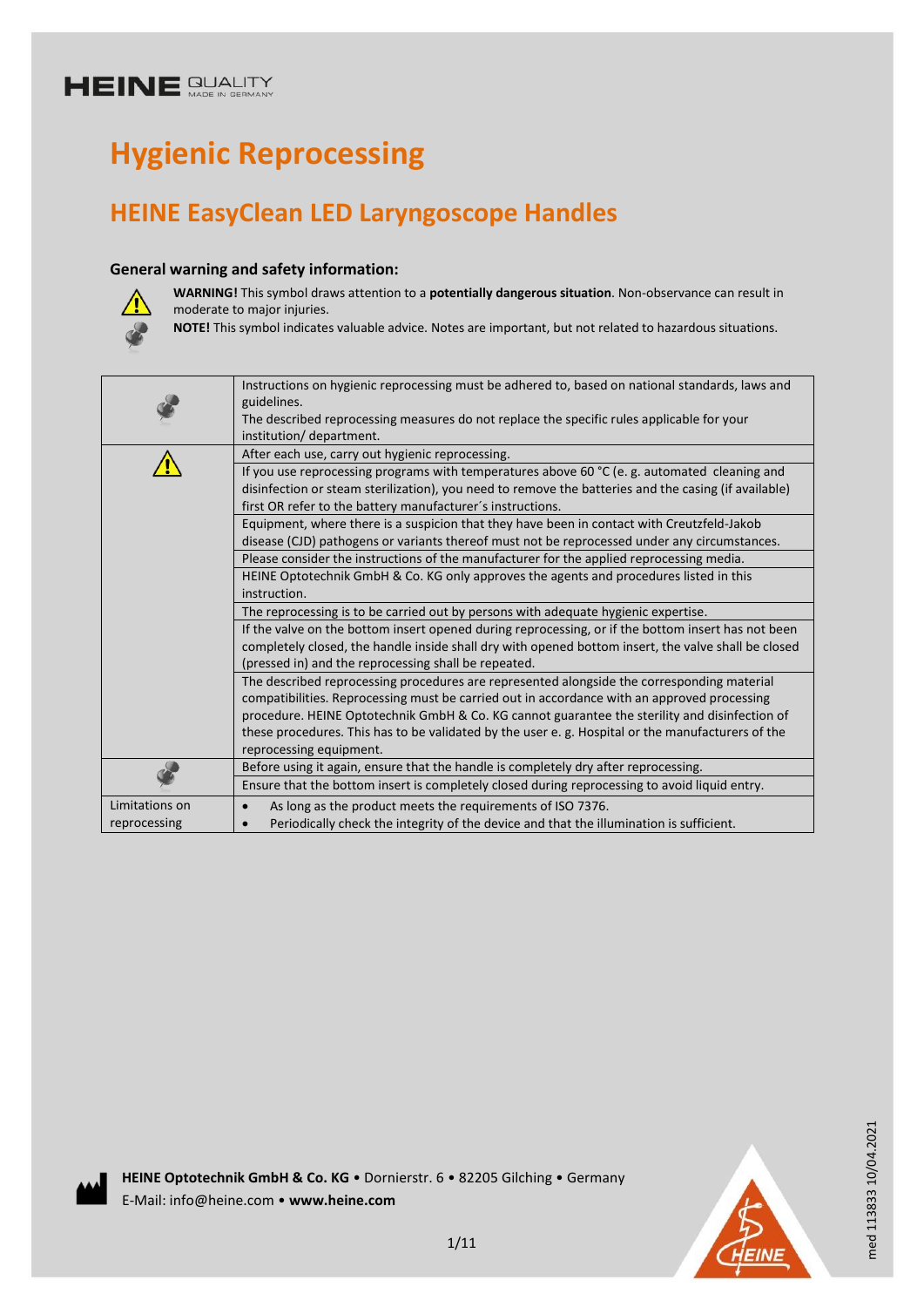$\sqrt{r}$ 

## **Choice of the reprocessing procedure**

The hygienic classification (Spaulding classification) of the laryngoscope handles, as well as the decision for one of the offered reprocessing procedures, is the responsibility of the user or the qualified person(s) responsible for reprocessing. Internal regulations of your hospital/ institution, national directives, recommendations, standards and laws need to be considered.

For highly infectious cases (previous or following patients) (e. g. in case of a proven existence of a dangerous infectious disease (symptomatic or asymptomatic), the reprocessing guidelines in this document are superseded by processes of your institution / practice-internal regulations, national directives, recommendations, standards and laws.

If you, the user or the qualified person responsible for reprocessing,

- have classified the handle as **"non-critical**" (Spaulding classification)
	- o i. e. the handle **contacted only intact skin and did not penetrate it** or it did not directly contact the patient
	- o and is **not contaminated** directly or indirectly **with microorganisms and organic soil (e. g. blood, body fluids)**

then wipe disinfection can be performed (**see chapter A**).

Otherwise, fungicidal, bactericidal (including mycobacteria) und virucidal disinfection (i.e. manual cleaning with immersiondisinfection or automated cleaning and disinfection) and/or sterilization shall be performed (**see chapter B-G**).

### **Choose one of the following reprocessing methods:**

|               |                                                            | <b>Cleaning and disinfection</b> |                                           |                                      |                                                                                                                    |
|---------------|------------------------------------------------------------|----------------------------------|-------------------------------------------|--------------------------------------|--------------------------------------------------------------------------------------------------------------------|
|               |                                                            | Wipe<br>disinfection             | Automated<br>cleaning and<br>disinfection | <b>Manual cleaning</b><br>(brushing) | Fungicidal,<br>bactericidal<br>(including)<br>mycobacteria) und<br>virucidal manual<br>disinfection<br>(immersion) |
| Sterilization | <b>No sterilization</b>                                    | Chapter A                        | Chapter B                                 | Chapter C                            |                                                                                                                    |
|               | <b>Low Temperature</b><br>STERRAD /<br><b>VHP</b> (Steris) |                                  | Chapter F                                 | Chapter D                            |                                                                                                                    |
|               | <b>Steam</b>                                               |                                  | Chapter E                                 | Chapter G                            |                                                                                                                    |





med 113833 10/04.2021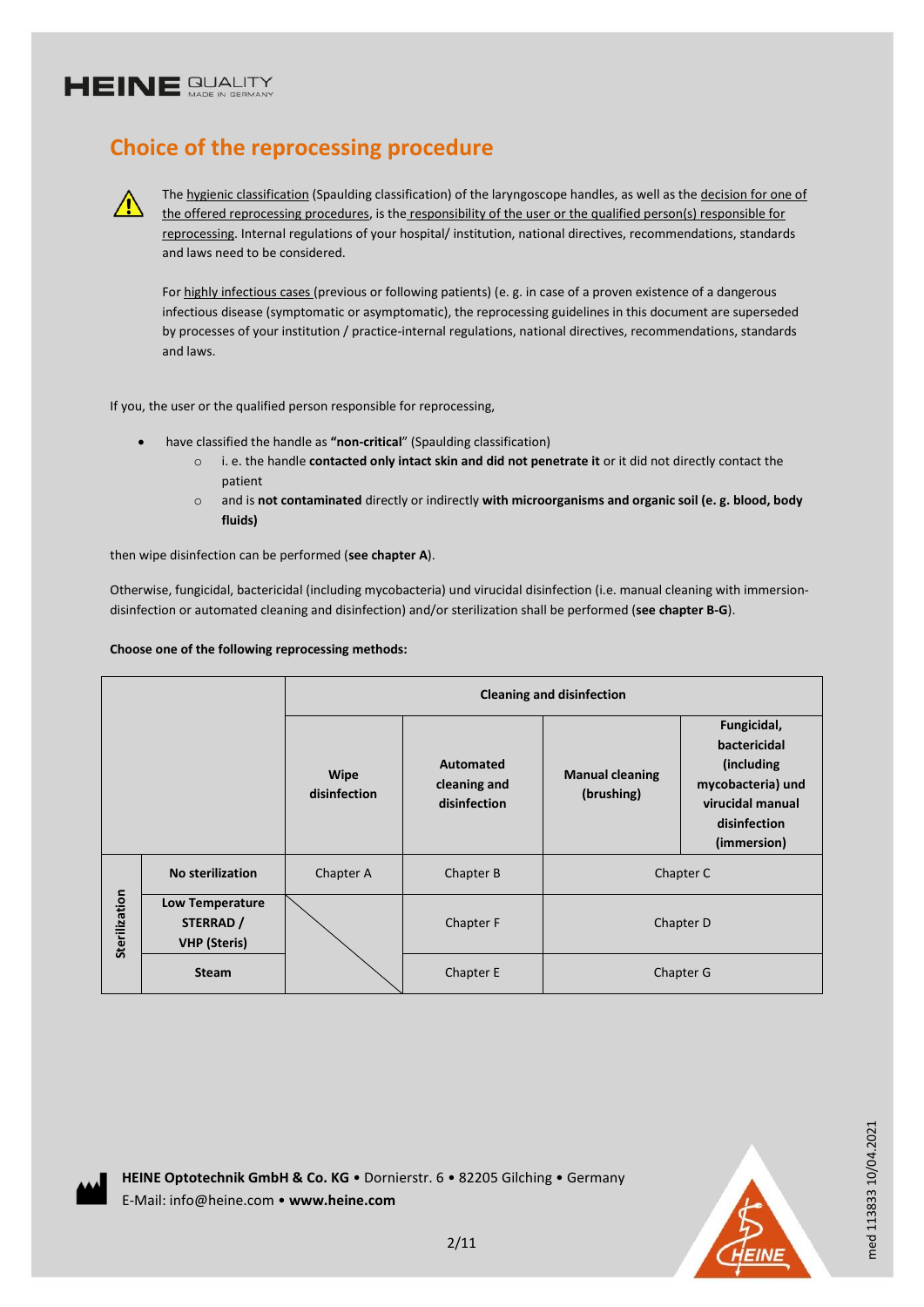## **Chapter A: Wipe disinfection**

#### **1. Containment and transportation**

Reprocess as soon as possible following use.

- **2. Preparation**
	- Disassemble the blade from the handle and reprocess separately.

#### **3. Manual cleaning and disinfection**

 $\mathcal{L}$ 

Pay attention that all surfaces are completely moistened for the complete exposure time specified by the disinfectant manufacturer. If necessary, increase the number of wiping procedures and or the number of wipes. *Equipment*

 Disinfection wipes: alcohol and/or quarternary ammonium compounds (e. g. Super Sani-Cloth by PDI or Clinell Universal Wipes) which are fungicidal, bactericidal (including mycobacteria) und virucidal and have confirmed efficacy against Hepatitis B

*Implementation*

- Using the disinfectant wipe, start from the top of the handle and wipe down 3 times while turning the handle. This procedure is to be repeated 3 times, each with a new disinfectant wipe.
- Pay particular attention to recesses, ridges, difficult to access areas of the snap-in mechanism, below the hinge and the bottom insert.
- For removing the disinfectant and drying afterwards, follow the instructions provided by the disinfectant manufacturer.

#### **4. Inspection and function testing**

- Check the handle for any visible contaminants or abrasions. Reprocess again if necessary. Dispose if the contaminants cannot be removed.
- Perform functional testing after reprocessing.

### **5. Storage**

Store it in such a way that it is protected from recontamination, dust and moisture.

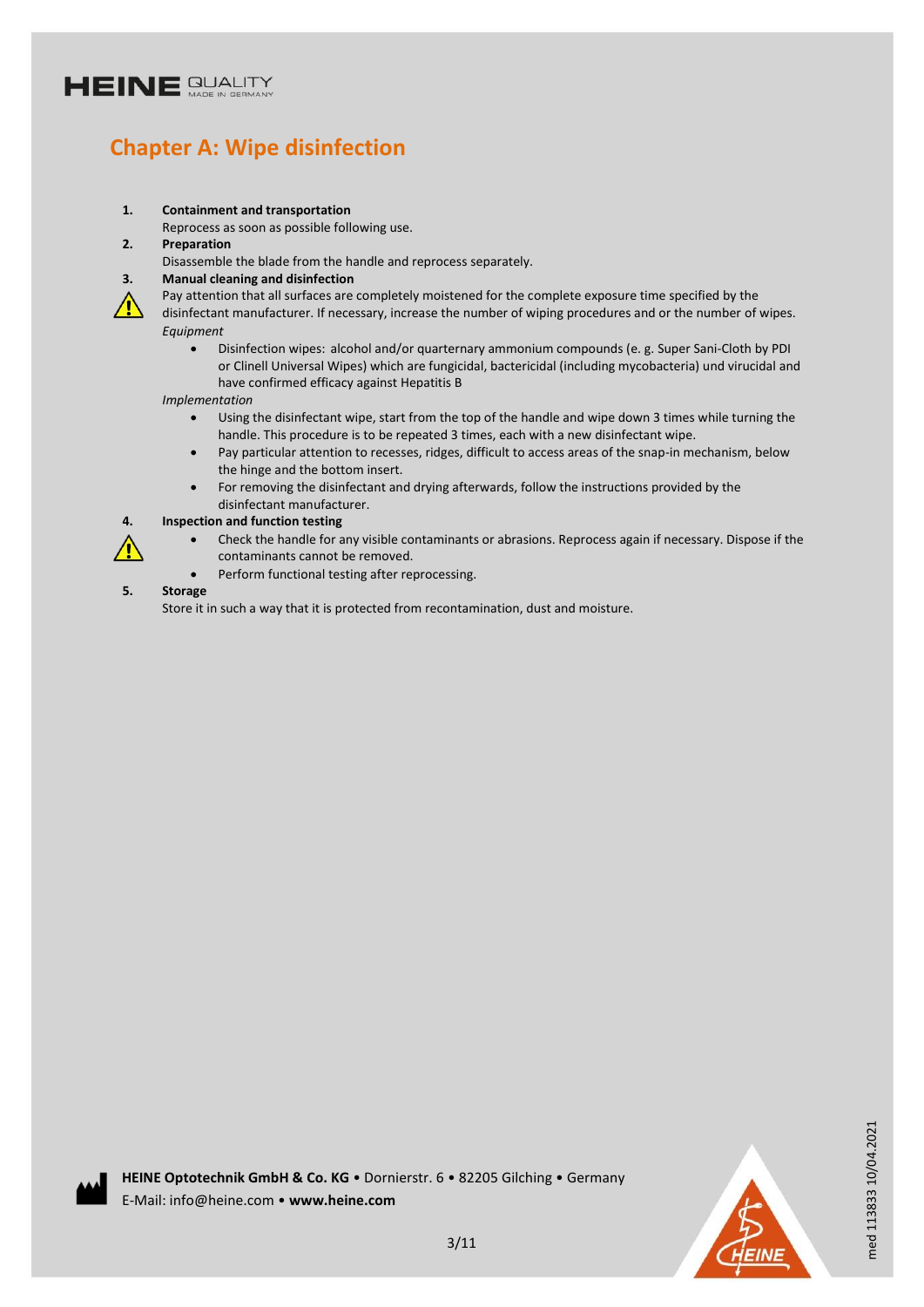## **Chapter B: Automated cleaning and disinfection with removing of the battery**

### **1. Point of use**

Gross contamination must be removed soon after use, e. g. with a disposable wet wipe or enzymatic pre-cleaner. **2. Containment and transportation**

Reprocess as soon as possible following use.

### **3. Preparation**

Disassemble the blade from the handle and reprocess separately.

Remove the batteries and the casing (if available) before automated reprocessing and/or steam sterilization.

Before automated reprocessing, screw in the bottom insert.



### **4. Cleaning and disinfection**

If it is required in your institution or your country, you can perform manual cleaning of the handle by brushing before automated cleaning and disinfection.

### **4.1 Automated cleaning and disinfection**

*Equipment*

- Washer/disinfector that conforms to the requirements of ISO 15883 or has a validated procedure corresponding to ISO 15883.
- Cleaning agent: enzymatic or neutral to mildly alkaline (e. g. CIDEZYME by ASP or neodisher MediClean Forte).
- Neutralizing agent if specified by the cleaning agent manufacturer.

*Implementation*

- The instructions from the manufacturer of the cleaning agents and the washer/disinfector must be followed.
- Chose a suitable cleaning agent and cleaning program (according to ISO 15883).
- Recommendation: A program with disinfection lasting at least 5 min. at 93 °C or an alternative, comparable program. (e. g. Vario TD program by Miele)

### **5. Inspection and function testing**

- Check the handle for any visible contaminants or abrasions. Reprocess again if necessary. Dispose if the contaminants cannot be removed.
- Perform functional testing after reprocessing.

### **6. Reassembly**

Insert the batteries and the casing (if available) into the handle and close it.

### **7. Storage**

/<u>I</u>

Store it in such a way that it is protected from recontamination, dust and moisture.



med 113833 10/04.2021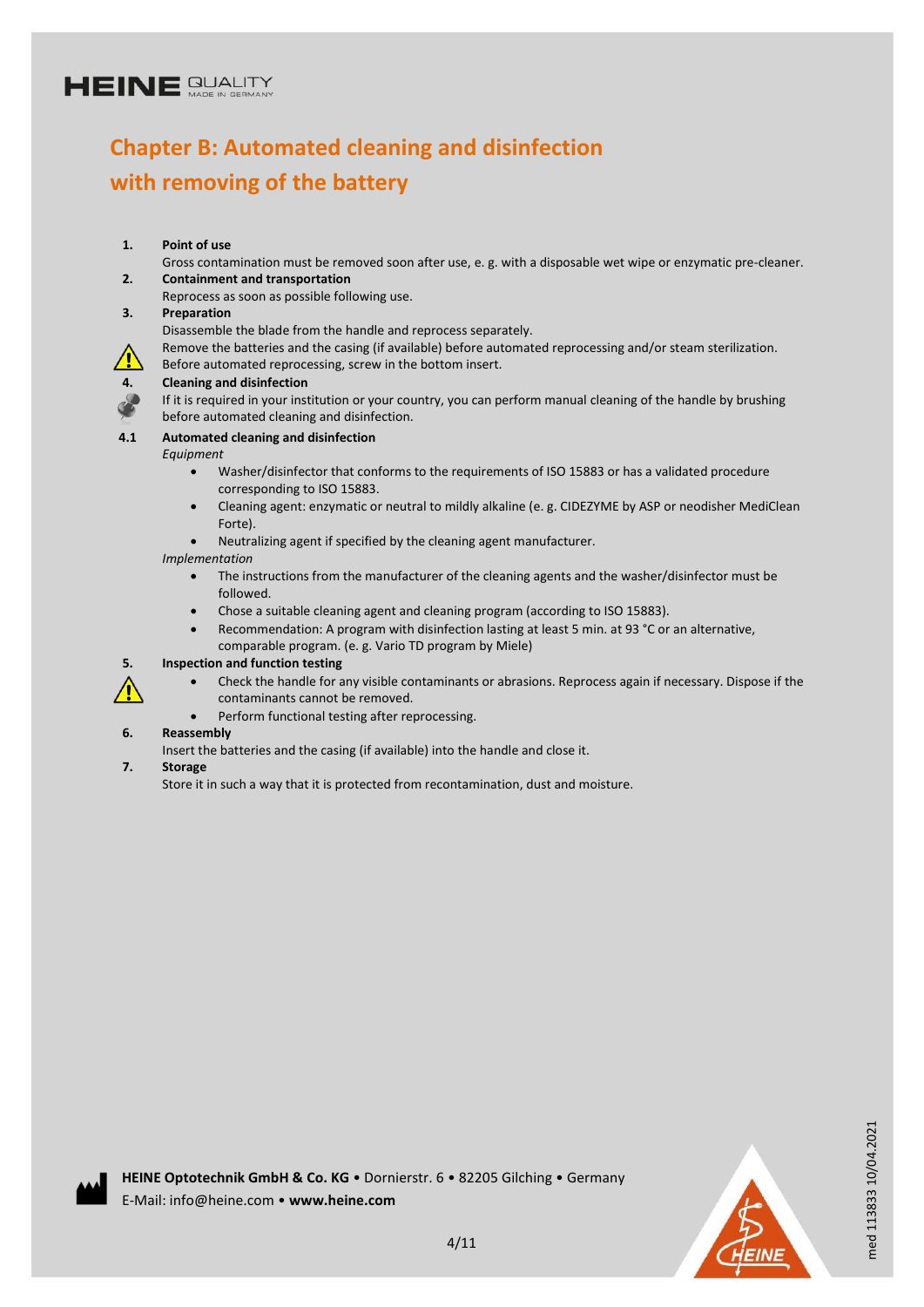## **Chapter C:Manual cleaning (brushing) and manual disinfection (immersion)**

- **1. Point of use**
- Gross contamination must be removed soon after use, e. g. with a disposable wet wipe or enzymatic pre-cleaner. **2. Containment and transportation**
	- Reprocess as soon as possible following use.
- **3. Preparation**

Disassemble the blade from the handle and reprocess separately.

If you use reprocessing procedures with temperatures below 60 °C (Low-Temperature Procedures) or if the battery manufacturer´s instructions allow the temperatures of the used procedures, you can reprocess the handle without removing the batteries.

- **4. Manual cleaning by brushing**
	- *Equipment*
		- Cleaning agent: enzymatic or neutral to mildly alkaline (e. g. CIDEZYME by ASP or neodisher MediClean Forte).
		- Warm (30 40 °C) demineralized water
		- Soft plastic brushes: surface brush and small round plastic brush Ø 5mm

*Implementation*

- Use the detergent at the maximum recommended concentration.
- Soak the closed handle (with screwed bottom insert) completely for at least 5 min. submerged in the cleaning solution (30 - 40 °C).
- Clean all surfaces of the closed handle by brushing (submerged in the cleaning solution):
- Brush all surfaces thoroughly until no more contamination is visible and at least 5 times (in total at least 3 min.).
- Then brush with the small round plastic brush at least 5 times the recesses, ridges and areas at the handle head, the snap-in mechanism, below the hinge, at the lamp and at the bottom insert (in total at least 3 min.).
- Pay particular attention to maintain the specified concentrations, temperatures and the contact times specified by the manufacturer of the cleaning agent.
- For removing the cleaning agent and drying afterwards, follow the instructions provided by the manufacturer of the cleaning agent.

### **5. Manual immersion disinfection**

- *Equipment*
	- Disinfecting agent (fungicidal, bactericidal (including mycobacteria) und virucidal) for immersion disinfection (compatible with cleaning agent): Quarternary ammonium compounds (e. g. neodisher Septo MED)
		- or agent ortho-phthalaldehyde (e. g. CidexOPA)

*Implementation*

- Immerse the closed handle in the disinfectant solution completely as specified by the manufacturer of the disinfectant.
- Pay particular attention to maintain the specified concentrations, temperatures and the contact times specified by the manufacturer of the disinfection agent.
- For removing the disinfectant and drying afterwards, follow the instructions provided by the manufacturer of the disinfectant.

#### **6. Inspection and function testing**

- Check the handle for any visible contaminants or abrasions. Reprocess again if necessary. Dispose if the contaminants cannot be removed.
	- Perform functional testing after reprocessing.

#### **7. Storage**

Store it in such a way that they are protected from recontamination, dust and moisture.



med 113833 10/04.2021

med 113833 10/04.2021

**HEINE Optotechnik GmbH & Co. KG** • Dornierstr. 6 • 82205 Gilching • Germany E-Mail: info@heine.com • **www.heine.com**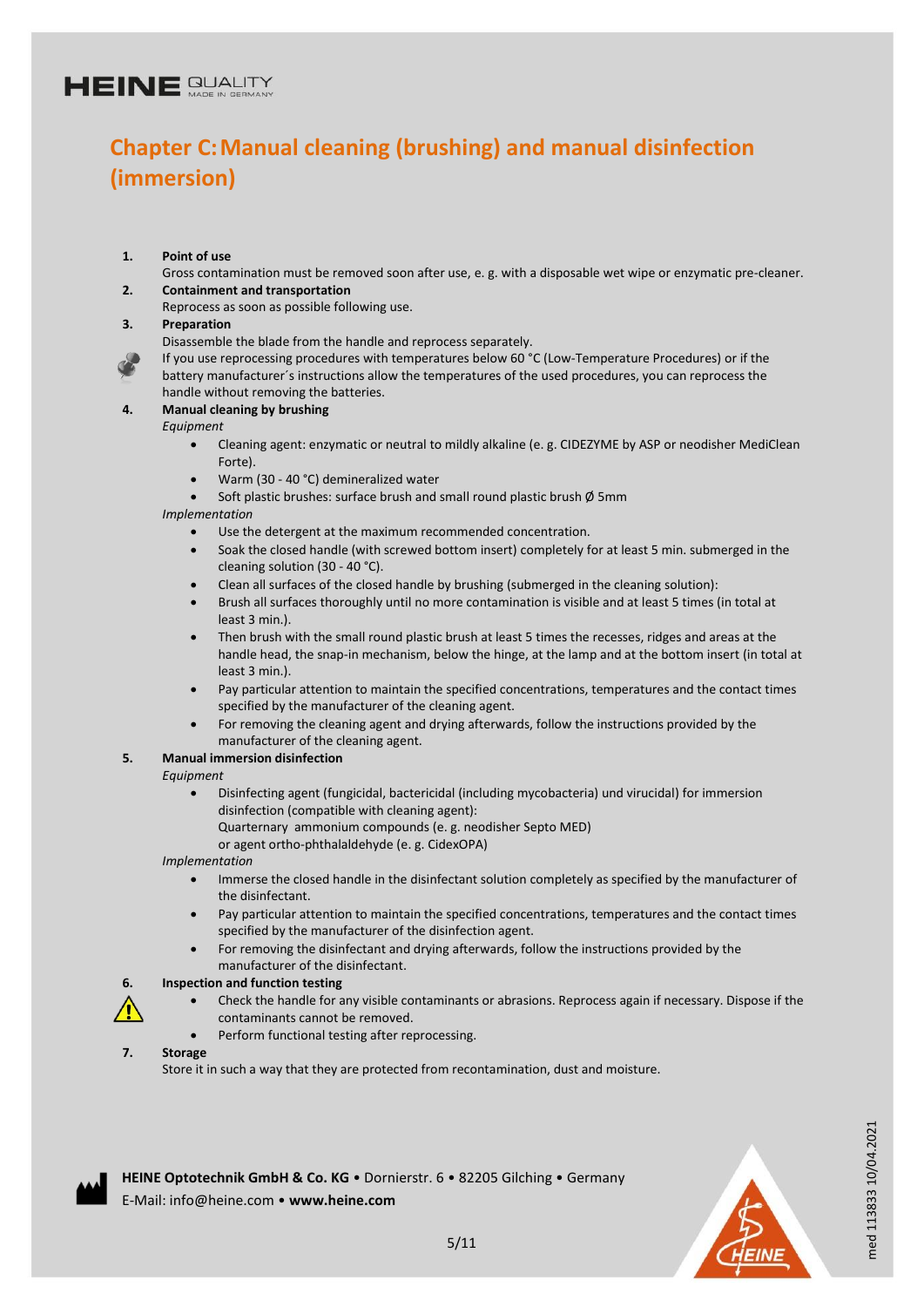## **Chapter D: Low temperature procedure without removing the battery:**

## **Manual cleaning (brushing), manual disinfection (immersion) and low temperature sterilization STERRAD / VHP (Steris)**

### **1. Point of use**

- Gross contamination must be removed soon after use, e. g. with a disposable wet wipe or enzymatic pre-cleaner. **2. Containment and transportation**
- Reprocess as soon as possible following use.

#### **3. Preparation**

- Disassemble the blade from the handle and reprocess separately.
- If you use reprocessing procedures with temperatures below 60 °C (Low-Temperature Procedures) or if the battery manufacturer´s instructions allow the temperatures of the used procedures, you can reprocess the handle without removing the batteries.

#### **4. Manual cleaning by brushing**

#### *Equipment*

- Cleaning agent: enzymatic or neutral to mildly alkaline (e. g. CIDEZYME by ASP or neodisher MediClean Forte).
- Warm (30 40 °C) demineralized water
- Soft plastic brushes: surface brush and small round plastic brush Ø 5mm

#### *Implementation*

- Use the detergent at the maximum recommended concentration.
- Soak the closed handle (with screwed bottom insert) completely for at least 5 min. submerged in the cleaning solution (30 - 40 °C).
- Clean all surfaces of the closed handle by brushing (submerged in the cleaning solution):
- Brush all surfaces thoroughly until no more contamination is visible and at least 5 times (in total at least 3 min.).
- Then brush with the small round plastic brush at least 5 times the recesses, ridges and areas at the handle head, the snap-in mechanism, below the hinge, at the lamp and at the bottom insert (in total at least 3 min.).
- Pay particular attention to maintain the specified concentrations, temperatures and the contact times specified by the manufacturer of the cleaning agent.
- For removing the cleaning agent and drying afterwards, follow the instructions provided by the manufacturer of the cleaning agent.

### **5. Manual immersion disinfection**

#### *Equipment*

/<u>I</u>

- Disinfecting agent (fungicidal, bactericidal (including mycobacteria) und virucidal) for immersion disinfection (compatible with cleaning agent): Quarternary ammonium compounds (e. g. neodisher Septo MED)
	- or agent ortho-phthalaldehyde (e. g. CidexOPA)

*Implementation*

- Immerse the closed handle in the disinfectant solution completely as specified by the manufacturer of the disinfectant.
- Pay particular attention to maintain the specified concentrations, temperatures and the contact times specified by the manufacturer of the disinfection agent.
- For removing the disinfectant and drying afterwards, follow the instructions provided by the manufacturer of the disinfectant.

### **6. Inspection and function testing**

- Check the handle for any visible contaminants or abrasions. Reprocess again if necessary. Dispose if the contaminants cannot be removed.
- Perform functional testing after reprocessing.



med 113833 10/04.2021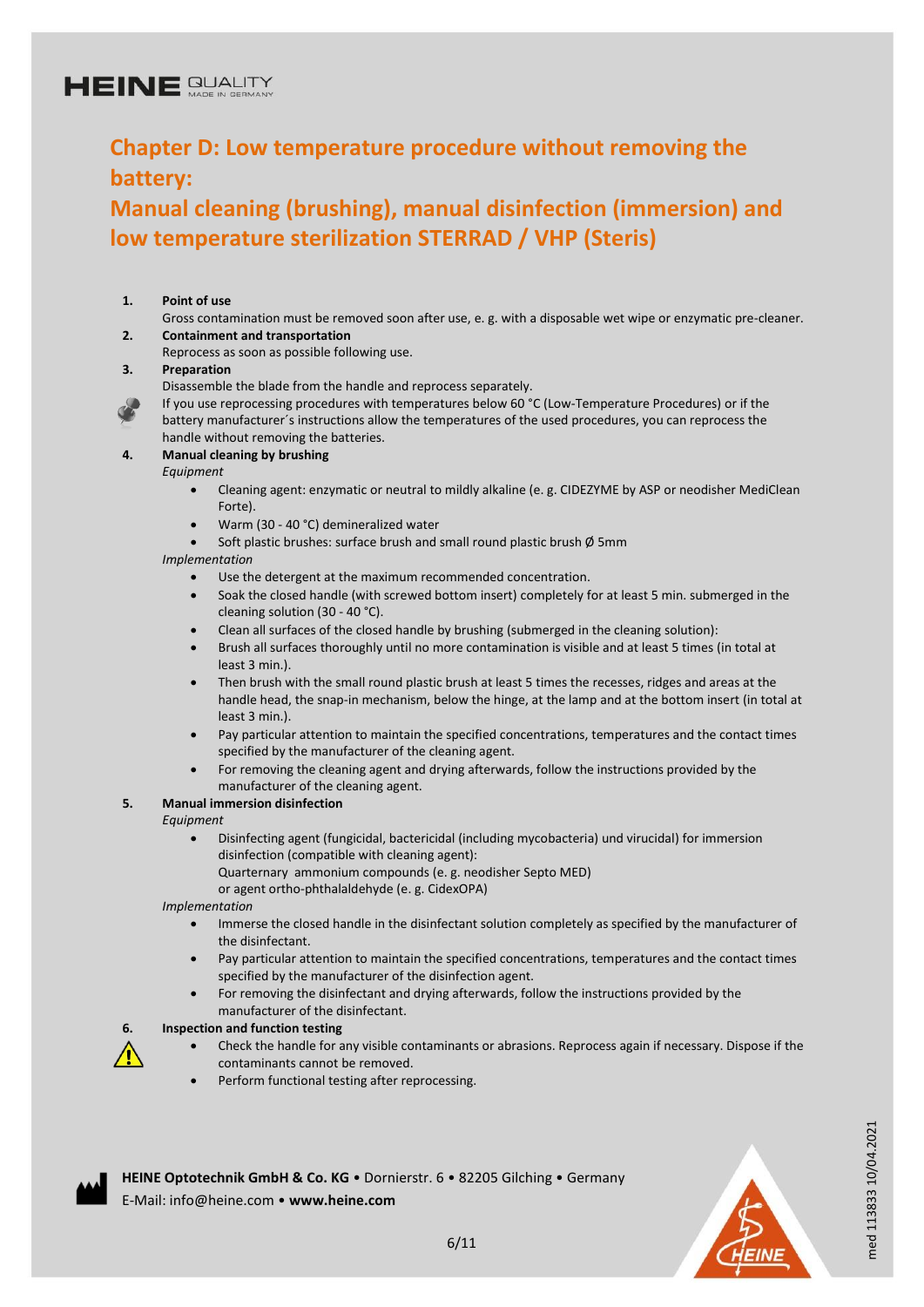#### **7. Packaging for sterilization**

Pack the items individually in single or double standardized sterilization pouches suitable for the selected sterilization process.

- **8. Low temperature sterilization**
- **8.1 STERRAD**

*Equipment*

**STERRAD NX, 100NX or 100S sterilizer** 

*Implementation*

Perform one of the following cycles:

STERRAD NX / 100NX Standard cycle, STERRAD 100NX Express cycle oder STERRAD 100S Short cycle.

### **8.2 VHP (Steris)**

*Equipment*

- V-PRO 60 sterilizer, V-PRO maX sterilizer
- VAPROX HC Sterilant

*Implementation*

Perform the V-PRO 60 or V-PRO maX sterilizer's Lumen Cycle.

### **9. Storage**

Store it in such a way that they are protected from recontamination, dust and moisture.



med 113833 10/04.2021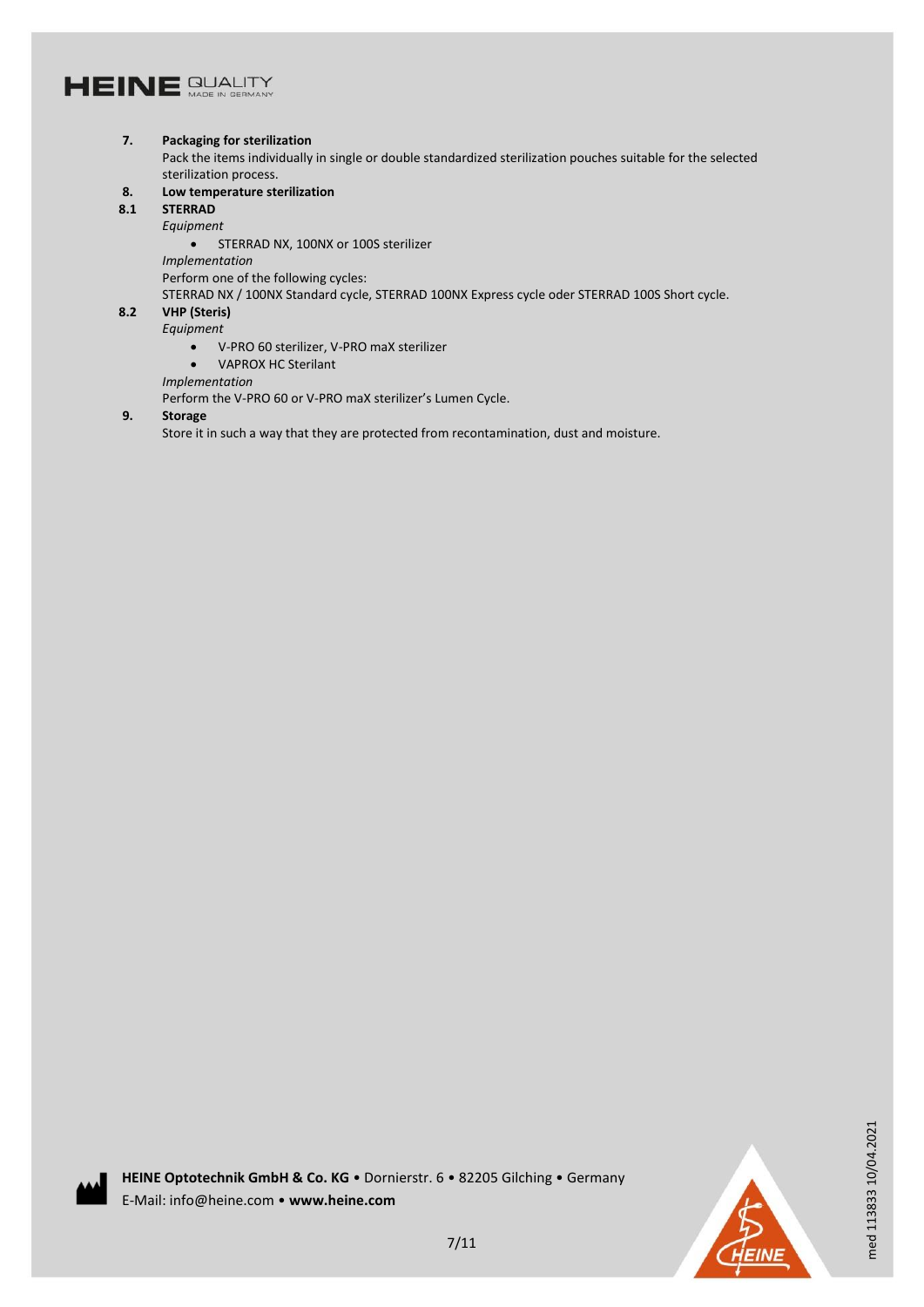## **Chapter E: High temperature procedure with removing the battery: Automated cleaning and disinfection, steam sterilization**

### **1. Point of use**

Gross contamination must be removed soon after use, e. g. with a disposable wet wipe or enzymatic pre-cleaner. **2. Containment and transportation**

Reprocess as soon as possible following use.

#### **3. Preparation**

Disassemble the blade from the handle and reprocess separately.

Remove the batteries and the casing (if available) before automated reprocessing and/or steam sterilization.

Before automated reprocessing, screw in the bottom insert.

#### **4. Cleaning and disinfection**

If it is required in your institution or your country, you can perform manual cleaning of the handle by brushing before automated cleaning and disinfection.

### **4.1 Automated cleaning and disinfection**

*Equipment*

- Washer/disinfector that conforms to the requirements of ISO 15883 or has a validated procedure corresponding to ISO 15883.
- Cleaning agent: enzymatic or neutral to mildly alkaline (e. g. CIDEZYME by ASP or neodisher MediClean Forte).
- Neutralizing agent if specified by the cleaning agent manufacturer.

#### *Implementation*

- The instructions from the manufacturer of the cleaning agents and the washer/disinfector must be followed.
- Chose a suitable cleaning agent and cleaning program (according to ISO 15883).
- Recommendation: A program with disinfection lasting at least 5 min. at 93 °C or an alternative, comparable program. (e. g. Vario TD program by Miele)

### **5. Inspection and function testing**

- Check the handle for any visible contaminants or abrasions. Reprocess again if necessary. Dispose if the contaminants cannot be removed.
- Perform functional testing after reprocessing.

### **6. Packaging for sterilization**

Pack the items individually in single or double standardized sterilization pouches suitable for the selected sterilization process.

### **7. Steam sterilization**

The real drying time depends on various parameters. Its determination and validation is in the responsibility of the user.

#### *Equipment*

Steam sterilizer (Class B according to DIN EN 13060)

*Implementation*

Use one of the following programs (ISO 17665):

Fractionated vacuum procedure (at least 3 pre-vacuum cycles) and Gravitation procedure:

- Sterilization temperature: at least 132 °C (max. 134 °C)
- Exposure time/holding time: at least 4 min.
- Drying time: at least 20 min.

### **8. Storage**

Store it in such a way that it is protected from recontamination, dust and moisture.

#### **9. Reassembly**

Insert the batteries and the casing (if available) into the handle and close it.



med 113833 10/04.2021

med 113833 10/04.2021

**HEINE Optotechnik GmbH & Co. KG** • Dornierstr. 6 • 82205 Gilching • Germany E-Mail: info@heine.com • **www.heine.com**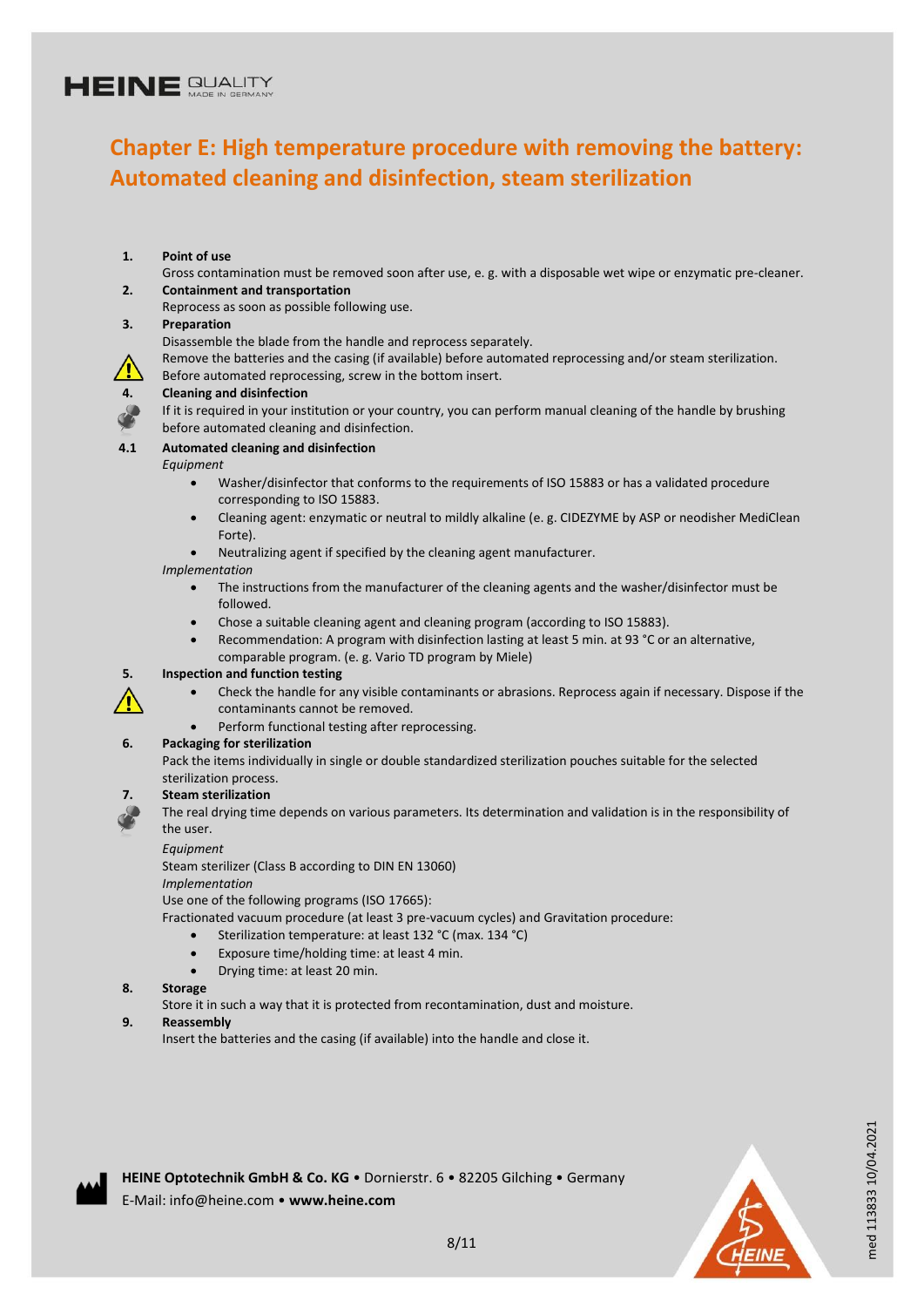## **Chapter F: Procedure with removing the battery: Automated cleaning and disinfection, low temperature sterilization STERRAD / VHP (Steris)**

#### **1. Point of use** Gross contamination must be removed soon after use, e. g. with a disposable wet wipe or enzymatic pre-cleaner. **2. Containment and transportation** Reprocess as soon as possible following use. **3. Preparation** Disassemble the blade from the handle and reprocess separately. Remove the batteries and the casing (if available) before automated reprocessing. Before automated reprocessing, screw in the bottom insert. **4. Cleaning and disinfection** If it is required in your institution or your country, you can perform manual cleaning of the handle by brushing before automated cleaning and disinfection. **4.1 Automated cleaning and disinfection** *Equipment* Washer/disinfector that conforms to the requirements of ISO 15883 or has a validated procedure corresponding to ISO 15883. Cleaning agent: enzymatic or neutral to mildly alkaline (e. g. CIDEZYME by ASP or neodisher MediClean Forte). Neutralizing agent if specified by the cleaning agent manufacturer. *Implementation* The instructions from the manufacturer of the cleaning agents and the washer/disinfector must be followed. Chose a suitable cleaning agent and cleaning program (according to ISO 15883). Recommendation: A program with disinfection lasting at least 5 min. at 93 °C or an alternative, comparable program. (e. g. Vario TD program by Miele) **5. Inspection and function testing** Check the handle for any visible contaminants or abrasions. Reprocess again if necessary. Dispose if the contaminants cannot be removed. • Perform functional testing after reprocessing. **6. Reassembly** Insert the batteries and the casing (if available) into the handle and close it. **7. Packaging for sterilization** Pack the items individually in single or double standardized sterilization pouches suitable for the selected sterilization process. **8. Low temperature sterilization 8.1 STERRAD** *Equipment*

- **STERRAD NX, 100NX or 100S sterilizer**
- *Implementation*

Perform one of the following cycles:

STERRAD NX / 100NX Standard cycle, STERRAD 100NX Express cycle oder STERRAD 100S Short cycle.

#### **8.2 VHP (Steris)**

#### *Equipment*

- V-PRO 60 sterilizer, V-PRO maX sterilizer
- VAPROX HC Sterilant

#### *Implementation*

Perform the V-PRO 60 or V-PRO maX sterilizer's Lumen Cycle.

#### **9. Storage**

Store it in such a way that it is protected from recontamination, dust and moisture.

**HEINE Optotechnik GmbH & Co. KG** • Dornierstr. 6 • 82205 Gilching • Germany E-Mail: info@heine.com • **www.heine.com**



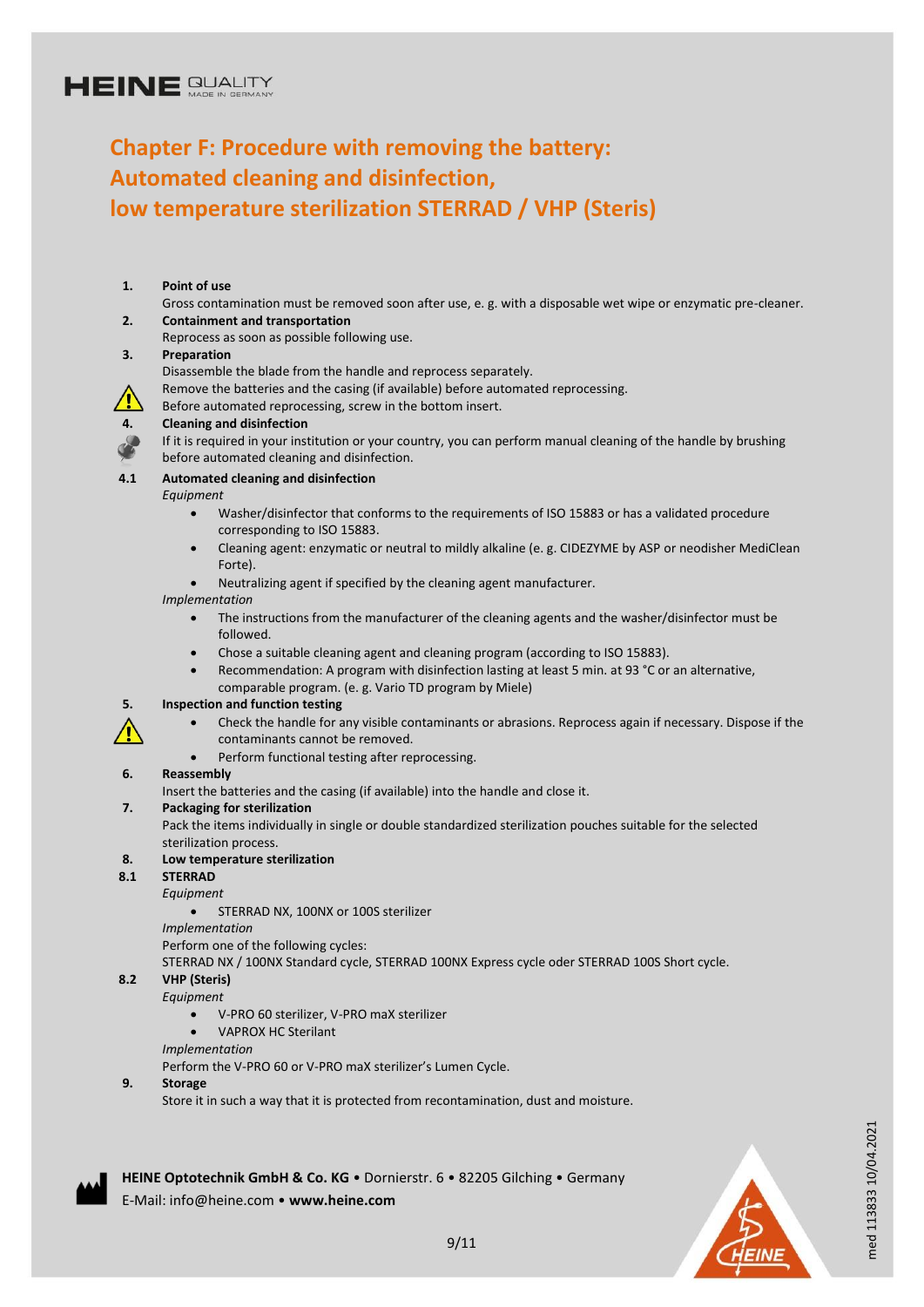## **Chapter G: Procedure with removing the battery: Manual cleaning (brushing), manual disinfection (immersion) and steam sterilization**

- **1. Point of use**
- Gross contamination must be removed soon after use, e. g. with a disposable wet wipe or enzymatic pre-cleaner. **2. Containment and transportation**
	- Reprocess as soon as possible following use.

#### **3. Preparation**

- Disassemble the blade from the handle and reprocess separately.
- Remove the batteries and the casing (if available) before reprocessing.
- Before reprocessing, screw in the bottom insert.

## **4. Manual cleaning by brushing**

*Equipment*

- Cleaning agent: enzymatic or neutral to mildly alkaline (e. g. CIDEZYME by ASP or neodisher MediClean Forte).
- Warm (30 40 °C) demineralized water
- Soft plastic brushes: surface brush and small round plastic brush Ø 5mm

*Implementation*

- Use the detergent at the maximum recommended concentration.
- Soak the closed handle (with screwed bottom insert) completely for at least 5 min. submerged in the cleaning solution (30 - 40 °C).
- Clean all surfaces of the closed handle by brushing (submerged in the cleaning solution):
- Brush all surfaces thoroughly until no more contamination is visible and at least 5 times (in total at least 3 min.).
- Then brush with the small round plastic brush at least 5 times the recesses, ridges and areas at the handle head, the snap-in mechanism, below the hinge, at the lamp and at the bottom insert (in total at least 3 min.).
- Pay particular attention to maintain the specified concentrations, temperatures and the contact times specified by the manufacturer of the cleaning agent.
- For removing the cleaning agent and drying afterwards, follow the instructions provided by the manufacturer of the cleaning agent.

### **5. Manual immersion disinfection**

*Equipment*

/<u>I</u>

- Disinfecting agent (fungicidal, bactericidal (including mycobacteria) und virucidal) for immersion disinfection (compatible with cleaning agent):
- Quarternary ammonium compounds (e. g. neodisher Septo MED) or agent ortho-phthalaldehyde (e. g. CidexOPA)

*Implementation*

- Immerse the closed handle in the disinfectant solution completely as specified by the manufacturer of the disinfectant.
- Pay particular attention to maintain the specified concentrations, temperatures and the contact times specified by the manufacturer of the disinfection agent.
- For removing the disinfectant and drying afterwards, follow the instructions provided by the manufacturer of the disinfectant.

#### **6. Inspection and function testing**

- Check the handle for any visible contaminants or abrasions. Reprocess again if necessary. Dispose if the contaminants cannot be removed.
- Perform functional testing after reprocessing.



med 113833 10/04.2021